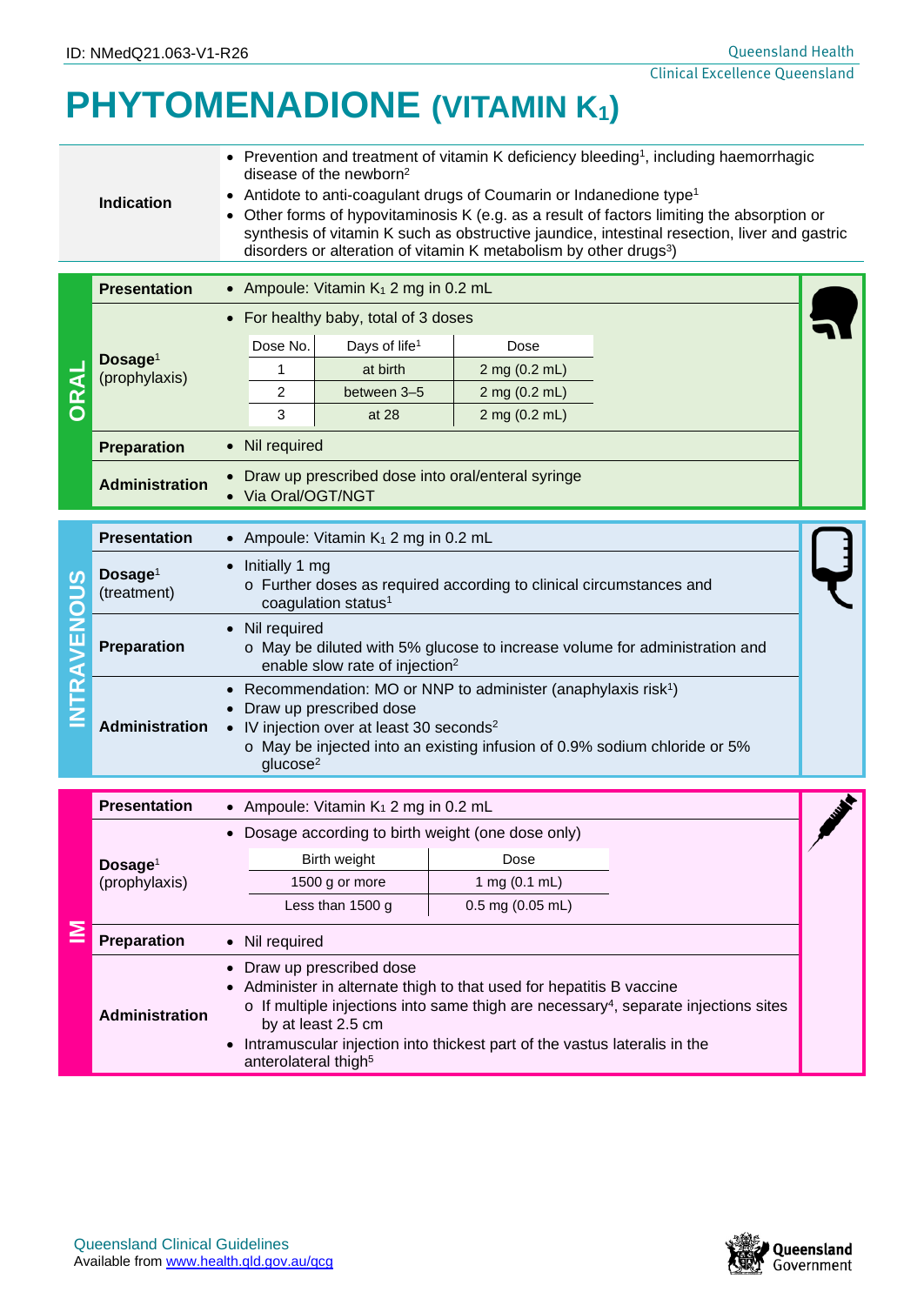| <b>Special</b><br>considerations | • Route of administration<br>$\circ$ IM is the preferred route <sup>1,2</sup><br>o Oral route only suitable for healthy babies<br>o IV route only for treatment of potentially fatal haemorrhage <sup>2</sup><br>Check to avoid confusion with adult 10 mg ampoule<br>• For treatment indications, seek specialist advice<br>o May need to be accompanied by more direct forms of effective haemorrhage control<br>such as transfusion of whole blood or coagulation factors to compensate for severe<br>blood loss and the delayed response to vitamin $K_1$ <sup>1</sup><br>o Seek gastroenterologist advice for hypovitaminosis K<br>• In premature infants weighing less than 2.5 kg, parenteral administration is associated<br>with possible risk of kernicterus <sup>1</sup><br>• In predominately formula fed neonates, the last oral dose may be omitted <sup>1</sup><br>• Consent, documentation, and parent information as per local protocols<br>• Consider implementing a local protocol to aid identification of IM injection sites (e.g.<br>vitamin K <sub>1</sub> into left thigh, hepatitis B vaccine into right thigh, hepatitis immunoglobulin into<br>left thigh at least 2.5 cm from vitamin K IM injection site) |  |  |  |
|----------------------------------|----------------------------------------------------------------------------------------------------------------------------------------------------------------------------------------------------------------------------------------------------------------------------------------------------------------------------------------------------------------------------------------------------------------------------------------------------------------------------------------------------------------------------------------------------------------------------------------------------------------------------------------------------------------------------------------------------------------------------------------------------------------------------------------------------------------------------------------------------------------------------------------------------------------------------------------------------------------------------------------------------------------------------------------------------------------------------------------------------------------------------------------------------------------------------------------------------------------------------------------|--|--|--|
| <b>Monitoring</b>                | • Not required                                                                                                                                                                                                                                                                                                                                                                                                                                                                                                                                                                                                                                                                                                                                                                                                                                                                                                                                                                                                                                                                                                                                                                                                                         |  |  |  |
| <b>Compatibility</b>             | • Fluids<br>$\circ$ 5% glucose (use immediately) <sup>2</sup><br>• Y-site<br>$\circ$ 5% glucose <sup>2</sup> , 0.9% sodium chloride <sup>2</sup>                                                                                                                                                                                                                                                                                                                                                                                                                                                                                                                                                                                                                                                                                                                                                                                                                                                                                                                                                                                                                                                                                       |  |  |  |
| Incompatibility                  | • No information <sup>2</sup>                                                                                                                                                                                                                                                                                                                                                                                                                                                                                                                                                                                                                                                                                                                                                                                                                                                                                                                                                                                                                                                                                                                                                                                                          |  |  |  |
| <b>Interactions</b>              | • Co-administration of anticonvulsants can impair the action of vitamin $K_1$ <sup>1</sup>                                                                                                                                                                                                                                                                                                                                                                                                                                                                                                                                                                                                                                                                                                                                                                                                                                                                                                                                                                                                                                                                                                                                             |  |  |  |
| <b>Stability</b>                 | • Ampoule<br>o Store below 25 °C. Protect from light <sup>1</sup><br>$\circ$ Solution is clear, do not use if turbid <sup>1</sup>                                                                                                                                                                                                                                                                                                                                                                                                                                                                                                                                                                                                                                                                                                                                                                                                                                                                                                                                                                                                                                                                                                      |  |  |  |
| <b>Side effects</b>              | Immune: anaphylaxis after parenteral use reported <sup>1</sup><br>$\bullet$<br>Integumentary: irritation at injection site <sup>1</sup><br>$\bullet$<br>• Nervous: facial flushing <sup>1</sup> , sweating <sup>1</sup>                                                                                                                                                                                                                                                                                                                                                                                                                                                                                                                                                                                                                                                                                                                                                                                                                                                                                                                                                                                                                |  |  |  |
| <b>Actions</b>                   | As a component of an enzyme system, vitamin $K_1$ promotes the formation of coagulation<br>factors II (prothrombin), VII, IX and X and of the coagulation inhibitors protein C and<br>protein S <sup>1</sup>                                                                                                                                                                                                                                                                                                                                                                                                                                                                                                                                                                                                                                                                                                                                                                                                                                                                                                                                                                                                                           |  |  |  |
| <b>Abbreviations</b>             | IM: intramuscular, IV: intravenous, MO: most senior medical officer, NNP: neonatal nurse<br>practitioner, NGT nasogastric tube, OGT: orogastric tube                                                                                                                                                                                                                                                                                                                                                                                                                                                                                                                                                                                                                                                                                                                                                                                                                                                                                                                                                                                                                                                                                   |  |  |  |
| <b>Keywords</b>                  | Konakion, vitamin K <sub>1</sub> , phytomenadione, haemorrhagic disease of the newborn, vitamin K<br>deficiency bleeding, (VKDB)                                                                                                                                                                                                                                                                                                                                                                                                                                                                                                                                                                                                                                                                                                                                                                                                                                                                                                                                                                                                                                                                                                       |  |  |  |

The Queensland Clinical Guideline *Neonatal Medicines* is integral to and should be read in conjunction with this monograph. Refer to the disclaimer. Destroy all printed copies of this monograph after use.

## **References**

1. Therapeutic Goods Administration (TGA). Phytomenadione. [Internet]. Canberra: Australian Government; December 2019 [cited 2021 January 05]. Available from: https://www.tga.gov.au

2. Australian Injectable Drugs Handbook. Nicolette Burridge, Keli Symons, editors. Konakion. 8th ed. [Internet]. New South Wales: Society of Hospital Pharmacists of Australia (SHPA); November 2020 [cited 2021 January 05]. Available from: [https://aidh.hcn.com.au.](https://aidh.hcn.com.au/)

3. British National Formulary for Children (BNFC) online. Phytomendadione. [Internet]: Royal Pharmaceutical Society; September 2020 [cited 2021 February 10]. Available from: https://www.medicinescomplete.com. 2021 February 10]. Available from: https://www.r

4. Australian Government Department of Health. Hepatitis B. [Internet] 2020 [cited 2021 February 05]. Available from:

[https://immunisationhandbook.health.gov.au.](https://immunisationhandbook.health.gov.au/)

5. Hockenberry M, Wilson D. Wong's Nursing Care of Infants and Children. 10th ed. USA: Elsevier; 2014.